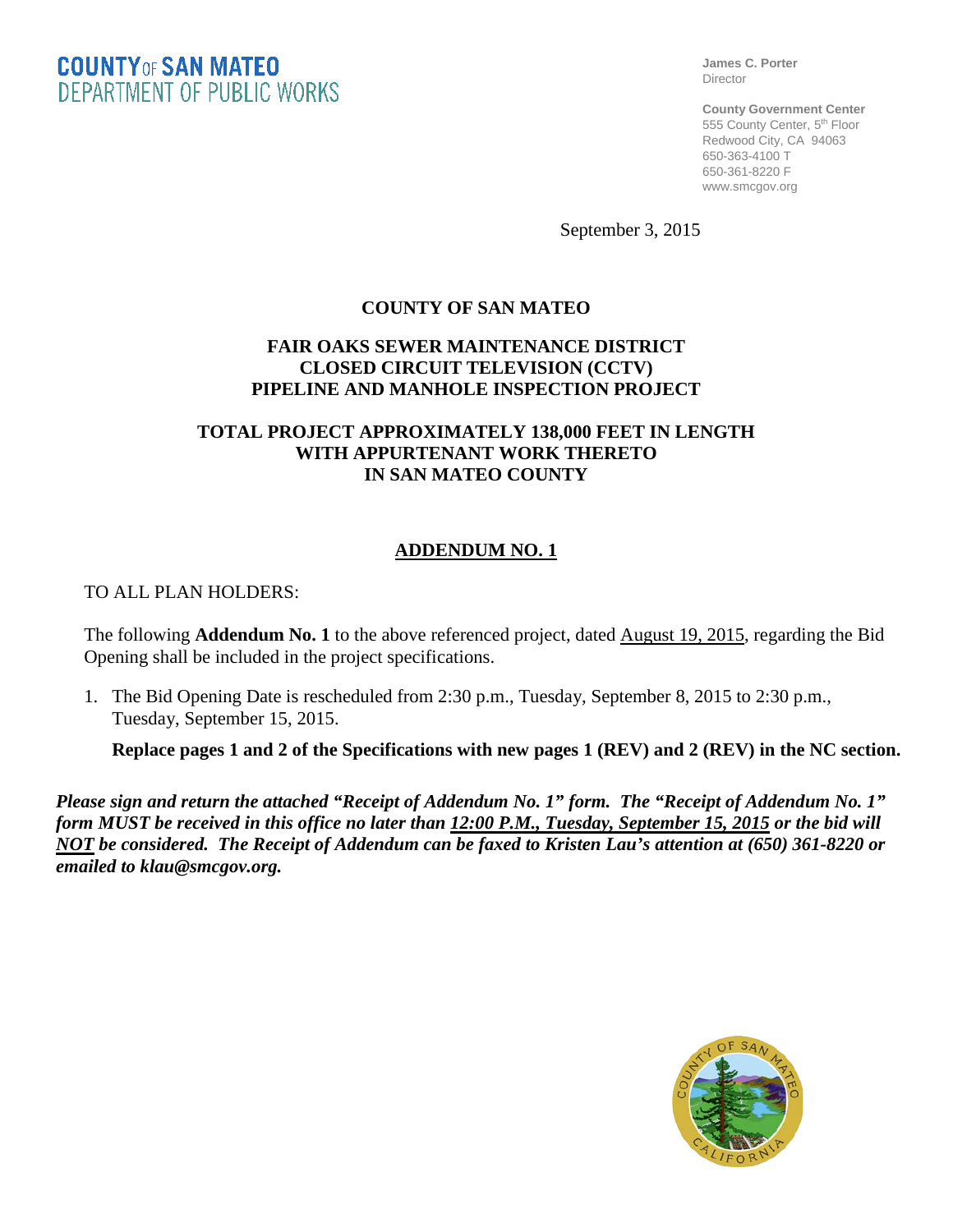To All Plan Holders Fair Oaks Sewer Maintenance District Closed Circuit Television (CCTV) Pipeline and Manhole Inspection Project Addendum No. 1 September 3, 2015

Page 2

If you have any questions or require additional information, please contact Kristen Lau, Edelzar Garcia, or Mark Chow of our office at (650) 363-4100. They can also be reached by e-mail at:

> klau@smcgov.org egarcia@smcgov.org mchow@smcgov.org

> > Very truly yours,

MILLR

James C. Porter Director of Public Works

JCP:AMS:MC:kl F:\Users\utility\sewers\Districts\Fair Oaks SMD\Projects- District\Master Plan Update-2014\CCTV\Addendum No 1.docx

Encl. - "Receipt of Addendum No. 1" Form Revised Specification Pages 1(REV) and 2(REV)

Ann M. Stillman, P.E., Deputy Director, Engineering and Resource Protection cc: Mark Chow, P.E., Principal Civil Engineer, Utilities-Flood Control-Watershed Protection Edelzar Garcia, P.E., Senior Civil Engineer, Utilities-Flood Control-Watershed Protection Kristen Lau, P.E., Associate Civil Engineer, Utilities-Flood Control-Watershed Protection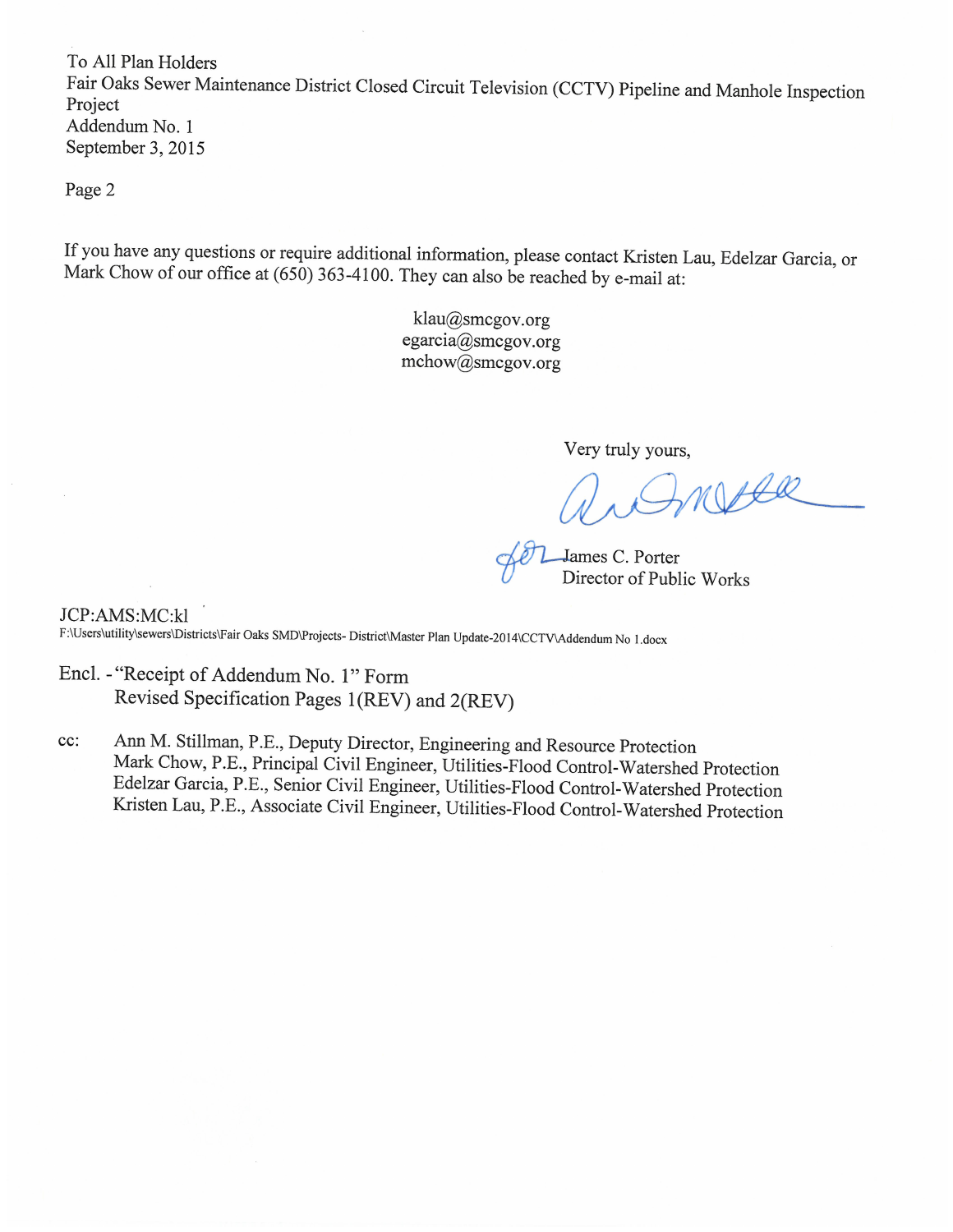**James C. Porter** Director

**County Government Center** 555 County Center, 5<sup>th</sup> Floor Redwood City, CA 94063 650-363-4100 T 650-361-8220 F www.smcgov.org

September 3, 2015

#### **COUNTY OF SAN MATEO**

# **FAIR OAKS SEWER MAINTENANCE DISTRICT CLOSED CIRCUIT TELEVISION (CCTV) PIPELINE AND MANHOLE INSPECTION PROJECT**

### **TOTAL PROJECT APPROXIMATELY 138,000 FEET IN LENGTH WITH APPURTENANT WORK THERETO IN SAN MATEO COUNTY**

## **RECEIPT OF ADDENDUM NO. 1**

| an authorized representative for |
|----------------------------------|
| have received                    |
|                                  |

**Addendum No. 1** for the Fair Oaks Sewer Maintenance District Closed Circuit Television (CCTV) Pipeline and Manhole Inspection Project from an authorized representative of the County of San Mateo, to be included in the Specifications for the above referenced project.

This form must be signed and received in the office of the County of San Mateo, Department of Public Works *no later than* **12:00 P.M., Tuesday, September 15, 2015.**

"Contractor"

\_\_\_\_\_\_\_\_\_\_\_\_\_\_\_\_\_\_\_\_\_\_\_\_\_\_\_\_\_\_\_\_\_\_\_\_\_\_\_\_

(Print)

(Signature)

\_\_\_\_\_\_\_\_\_\_\_\_\_\_\_\_\_\_\_\_\_\_\_\_\_\_\_\_\_\_\_\_\_\_\_\_\_\_\_\_



(Date)

\_\_\_\_\_\_\_\_\_\_\_\_\_\_\_\_\_\_\_\_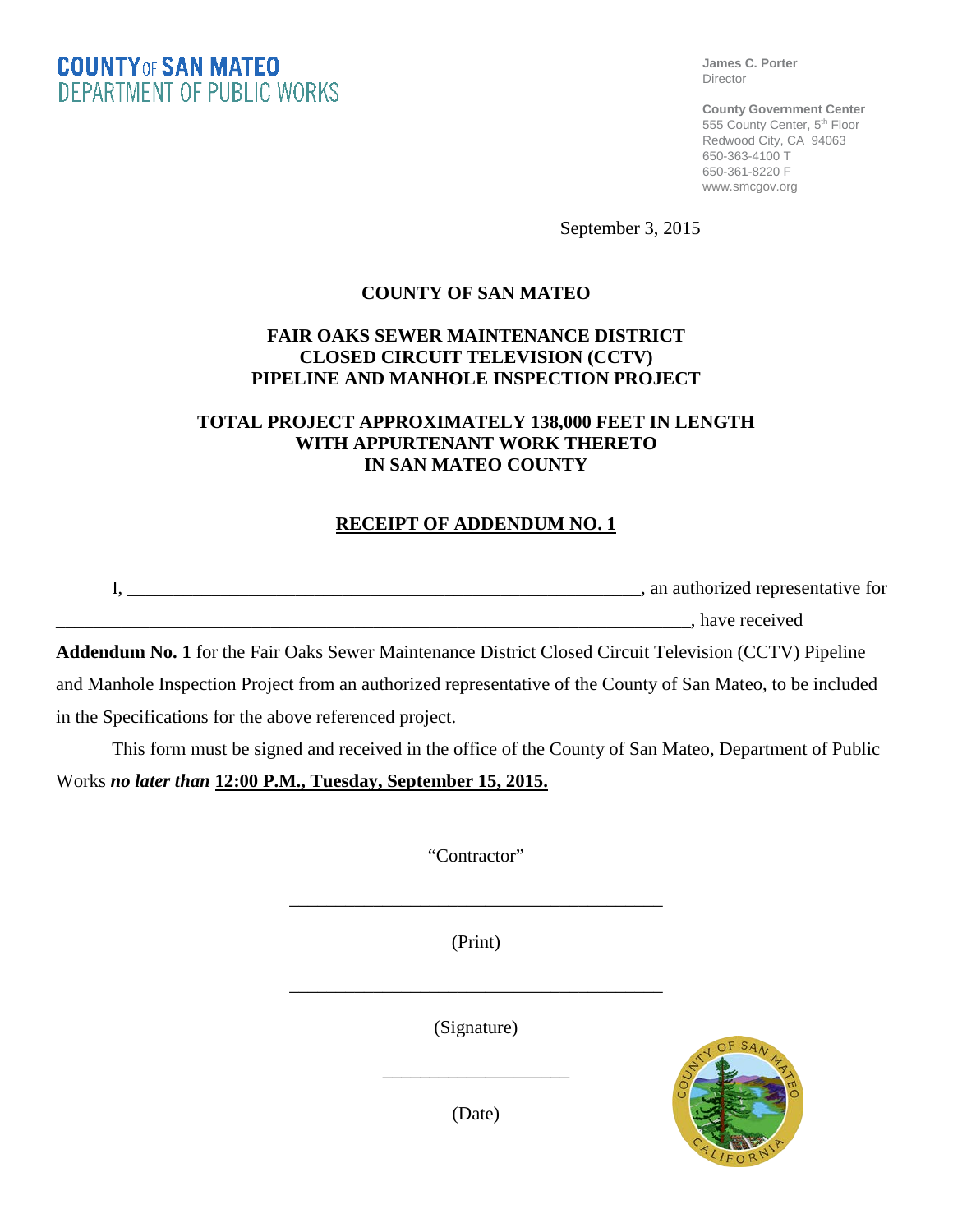## **COUNTY OF SAN MATEO STATE OF CALIFORNIA**

## **NOTICE TO CONTRACTORS**

#### **NOTICE IS HEREBY GIVEN,** that

Sealed bids will be received at the office of the County Manager/Clerk of the Board of Supervisors, Hall of Justice and Records, 400 County Center, Redwood City, California, until the hour of

#### **2:30 p.m., Tuesday, September 15, 2015**

which bids will then be transmitted to the County Manager's Office in the Hall of Justice and Records, where the bids will be publicly opened and read aloud for the following project in accordance with the specifications therefor and to which special reference is made as follows:

# **FAIR OAKS SEWER MAINTENANCE DISTRICT CLOSED CIRCUIT TELEVISION (CCTV) PIPELINE AND MANHOLE INSPECTION PROJECT**

### **TOTAL PROJECT APPROXIMATELY 138,000 FEET IN LENGTH WITH APPURTENANT WORK THERETO IN SAN MATEO COUNTY**

Bids are required for the entire work described herein.

Bidders are further advised of the following:

- 1. Contractors should be placed on a Plan Holders List for bidding. To be placed on the Plan Holders List, the Contractor shall either:
	- a. Purchase Plans and Specifications, including forms of proposal and contract, from the County of San Mateo Department of Public Works. When purchasing by phone, please send check to 555 County Center, 5<sup>th</sup> Floor, Redwood City, CA 94063; OR
	- b. Complete and sign the following Plan Holder's Affidavit and return to the County by fax at (650) 361-8220. The Contractor is advised that the table should be received by the County no later than three (3) working days prior to the bid opening date.